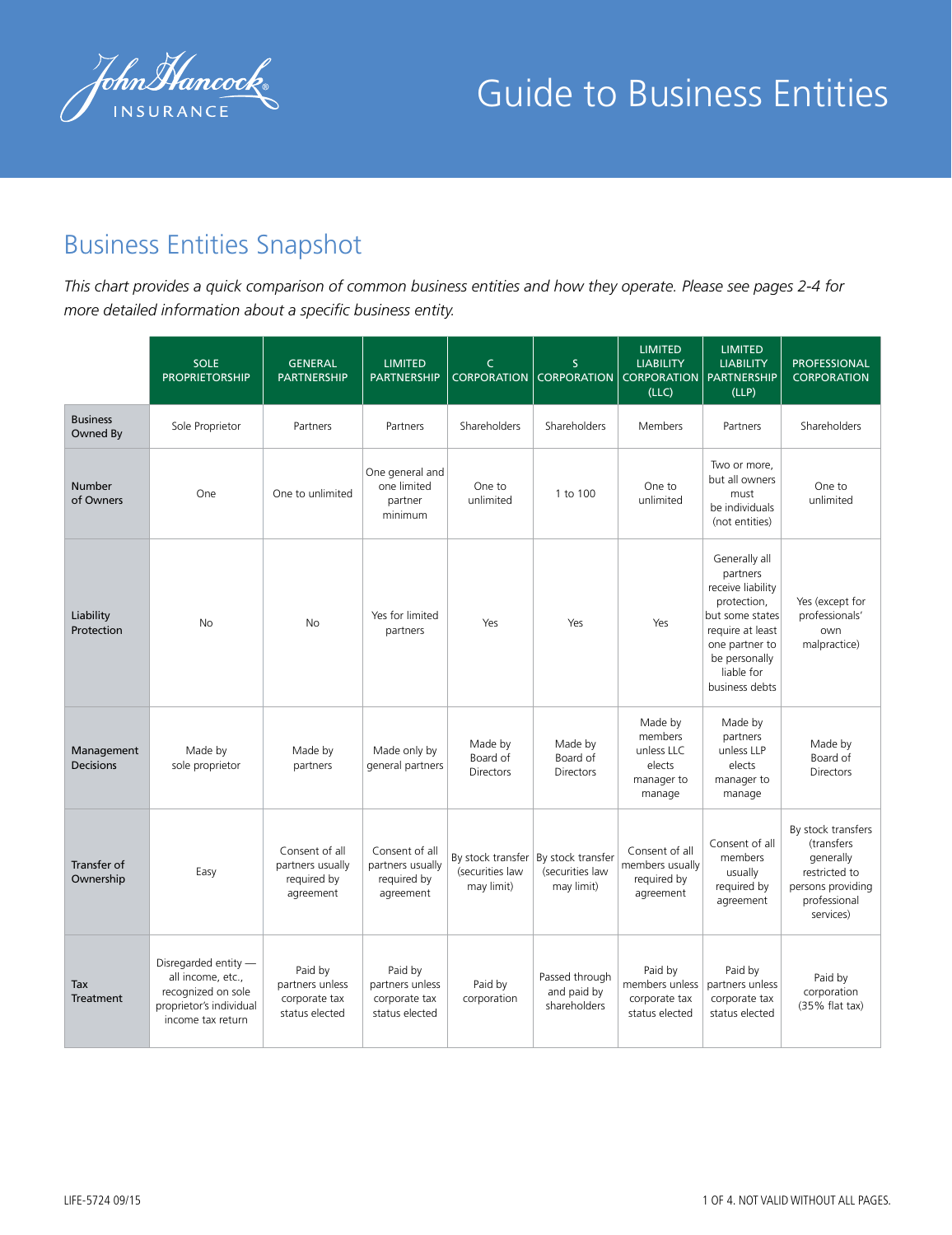## Common Business Entities

| <b>Sole Proprietorship</b>                        | A sole proprietorship is created when one person is engaged in business for himself or<br>herself. The sole proprietor can engage employees to carry out the business but personally<br>retains the profits and assumes the losses of the business. A sole proprietor is fully liable for<br>all business obligations to the full extent of his or her personal as well as business assets.<br>For tax purposes, a sole proprietorship is considered a disregarded entity and all tax passes<br>through to the individual owner on his or her personal tax return.                                                                                                                                                                                                                                                                                                                                                                                               |
|---------------------------------------------------|------------------------------------------------------------------------------------------------------------------------------------------------------------------------------------------------------------------------------------------------------------------------------------------------------------------------------------------------------------------------------------------------------------------------------------------------------------------------------------------------------------------------------------------------------------------------------------------------------------------------------------------------------------------------------------------------------------------------------------------------------------------------------------------------------------------------------------------------------------------------------------------------------------------------------------------------------------------|
| <b>General Partnership</b><br>(GP)                | A general partnership is an association of two or more persons (or entities) who carry on<br>a business as co-owners. No special filings, certificates or documents need to be filed to<br>form a general partnership, and, unless otherwise agreed, the control and management of<br>the partnership is shared equally by all the partners. There is no liability protection for the<br>partners in a general partnership; each partner is liable for the obligations of the partnership<br>to the extent of his or her business and personal assets. The general partnership is a pass-<br>through entity where all items of income, credit, deduction, gain and loss are passed<br>through to the partners, unless the partnership elects to be treated as a corporation under<br>the "check-the box" regulations.                                                                                                                                            |
| <b>Limited Partnership</b><br>(LP)                | A limited partnership is a form of partnership that offers limited liability protection to the<br>limited partners. This type of partnership is formed by two or more persons and requires<br>that at least one person be a general partner and one be a limited partner. A general<br>partner has the same liabilities as a partner in a general partnership while a limited partner<br>is liable only to the extent of his/her business interest in the partnership. To preserve limited<br>liability, a limited partner generally may not participate in the control or management of the<br>partnership's business.                                                                                                                                                                                                                                                                                                                                          |
|                                                   | This type of entity is authorized by state statute and cannot be formed unless statutory<br>requirements are satisfied. Failure to observe the appropriate formalities may result in the<br>formation of a general partnership with general, rather than limited, liabilities for all partners.<br>Like a general partnership, a limited partnership is a pass-through entity unless it elects to be<br>treated otherwise.                                                                                                                                                                                                                                                                                                                                                                                                                                                                                                                                       |
|                                                   | Given the lack of control and management ability of the limited partners, interests in LPs<br>may qualify for a lack-of-control discount when determining the value of an LP interest for<br>transfer purposes.                                                                                                                                                                                                                                                                                                                                                                                                                                                                                                                                                                                                                                                                                                                                                  |
| <b>Family Limited</b><br><b>Partnership (FLP)</b> | A Family Limited Partnership is merely a planning term used for a limited partnership that is<br>restricted to family members and which generally holds family investments and/or business<br>interests. Because ownership of an FLP is limited to family members and generally cannot<br>be transferred to individuals outside the family, interests in an FLP may receive a lack-of-<br>marketability discount in addition to the lack-of-control discount commonly used with LPs.<br>A lack-of-marketability discount may apply in valuing an FLP interest because the transfer<br>restrictions placed on the FLP make the interests less marketable than an LP interest without<br>any such restrictions. These discounts can help to reduce estate, gift and income tax liability<br>of the transferring partner and thus can be an excellent way for older generations to pass<br>assets to the younger generation while enjoying impressive tax benefits. |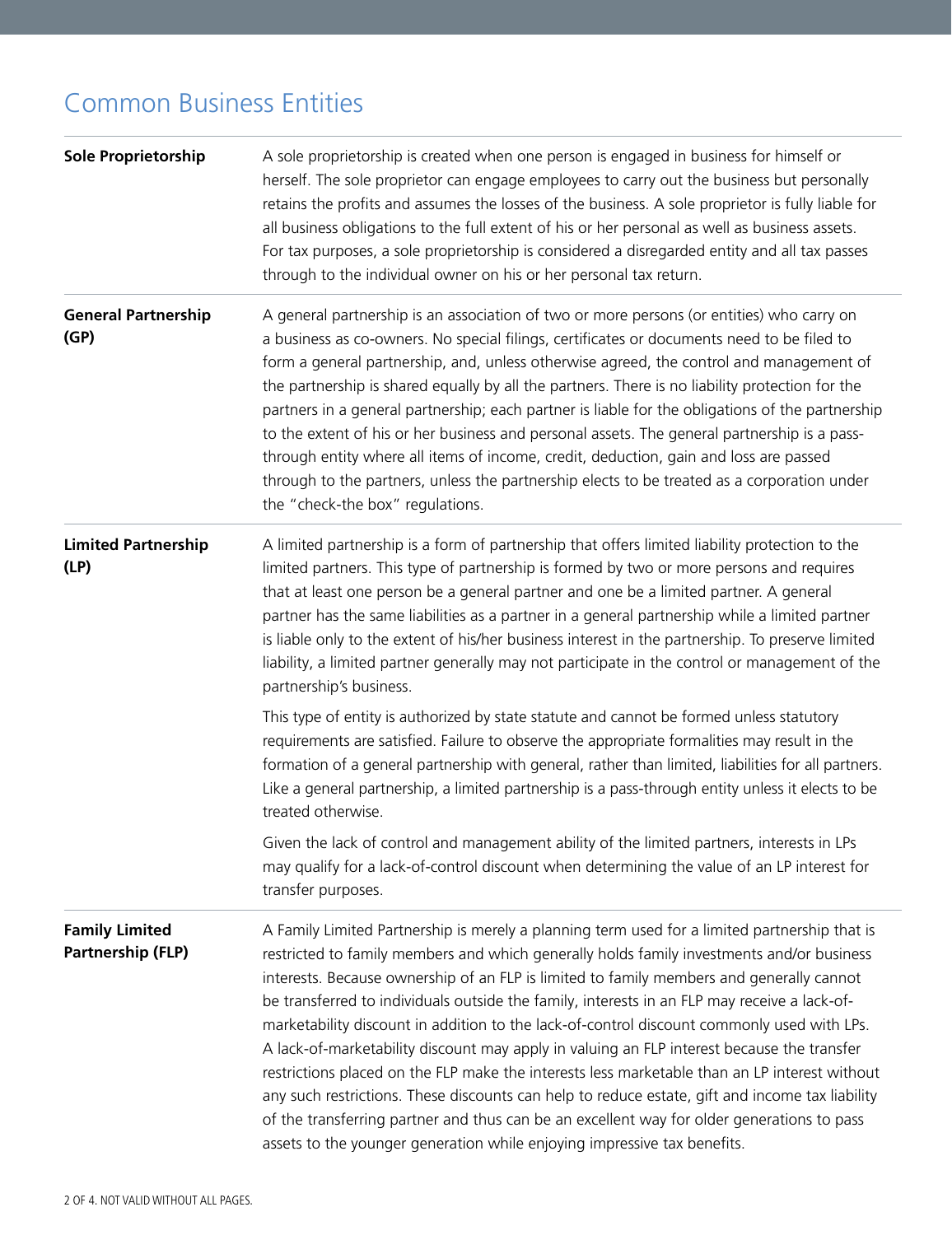| Corporation<br>(C Corp or S Corp)                  | A corporation is a type of business entity, created under the laws of the state in which it is<br>incorporated, that offers its owners, known as shareholders, limited liability protection. If the<br>corporation fails, shareholders typically are only liable to the extent of their investment in<br>the company and are not personally liable for the debts and obligations of the corporation<br>itself. Shareholders are the owners of the company and elect the board of directors, who in<br>turn oversee and direct corporation affairs and decision-making, but are not responsible for<br>day-to-day operations. The directors elect the officers to manage daily business affairs. For<br>tax purposes, a corporation is automatically designated as a "C corporation" unless it elects<br>to be treated as an "S corporation." |
|----------------------------------------------------|----------------------------------------------------------------------------------------------------------------------------------------------------------------------------------------------------------------------------------------------------------------------------------------------------------------------------------------------------------------------------------------------------------------------------------------------------------------------------------------------------------------------------------------------------------------------------------------------------------------------------------------------------------------------------------------------------------------------------------------------------------------------------------------------------------------------------------------------|
|                                                    | A C corporation is taxed first at the corporate level and again at the individual shareholder<br>level when income is later distributed to the shareholders as dividends. If an election is<br>made to treat a corporation as an S corporation, the profits and losses of the business<br>skip the corporate-level tax and instead are "passed through" to the shareholders, similar<br>to the taxation of partnerships. C corporations have no restrictions on ownership, but<br>S corporations do.                                                                                                                                                                                                                                                                                                                                         |
|                                                    | S corporations are restricted to no more than 100 shareholders, and shareholders must<br>be U.S. citizens/residents. S corporations cannot be owned by C corporations, other<br>S corporations, LLCs, partnerships or many trusts. Also, S corporations can have only one<br>class of stock (disregarding voting rights), while C corporations can have multiple classes.                                                                                                                                                                                                                                                                                                                                                                                                                                                                    |
| <b>Limited Liability</b><br><b>Companies (LLC)</b> | An LLC is a business entity permitted by state law that combines characteristics of both the<br>partnership and corporate structures. Like a corporation, an LLC offers its owners, referred<br>to as "members," limited personal liability for the debts and actions of the LLC. For tax<br>purposes, however, an LLC is automatically taxed as a pass-through entity, like a partnership<br>or sole proprietorship, unless the members specifically elect to have it taxed as a corporation.                                                                                                                                                                                                                                                                                                                                               |
|                                                    | The LLC is a popular choice of business entity because of its simplicity and increased<br>management flexibility as compared to a corporation, which governs through a Board<br>of Directors. Members of an LLC can choose to share management equally among the<br>members or can appoint one or more managers to manage the business. Moreover, the use<br>of an LLC provides liability protection without necessitating a general partner as compared to<br>the use of limited partnerships. Many states now permit a single member LLC, which is taxed<br>as a sole proprietor (a single level of tax) but the individual member enjoys limited liability.                                                                                                                                                                               |
|                                                    | Similar to LPs and FLPs, discounts may be available to reduce the value of a transferred<br>interest in an LLC.                                                                                                                                                                                                                                                                                                                                                                                                                                                                                                                                                                                                                                                                                                                              |

CONTINUED ON NEXT PAGE